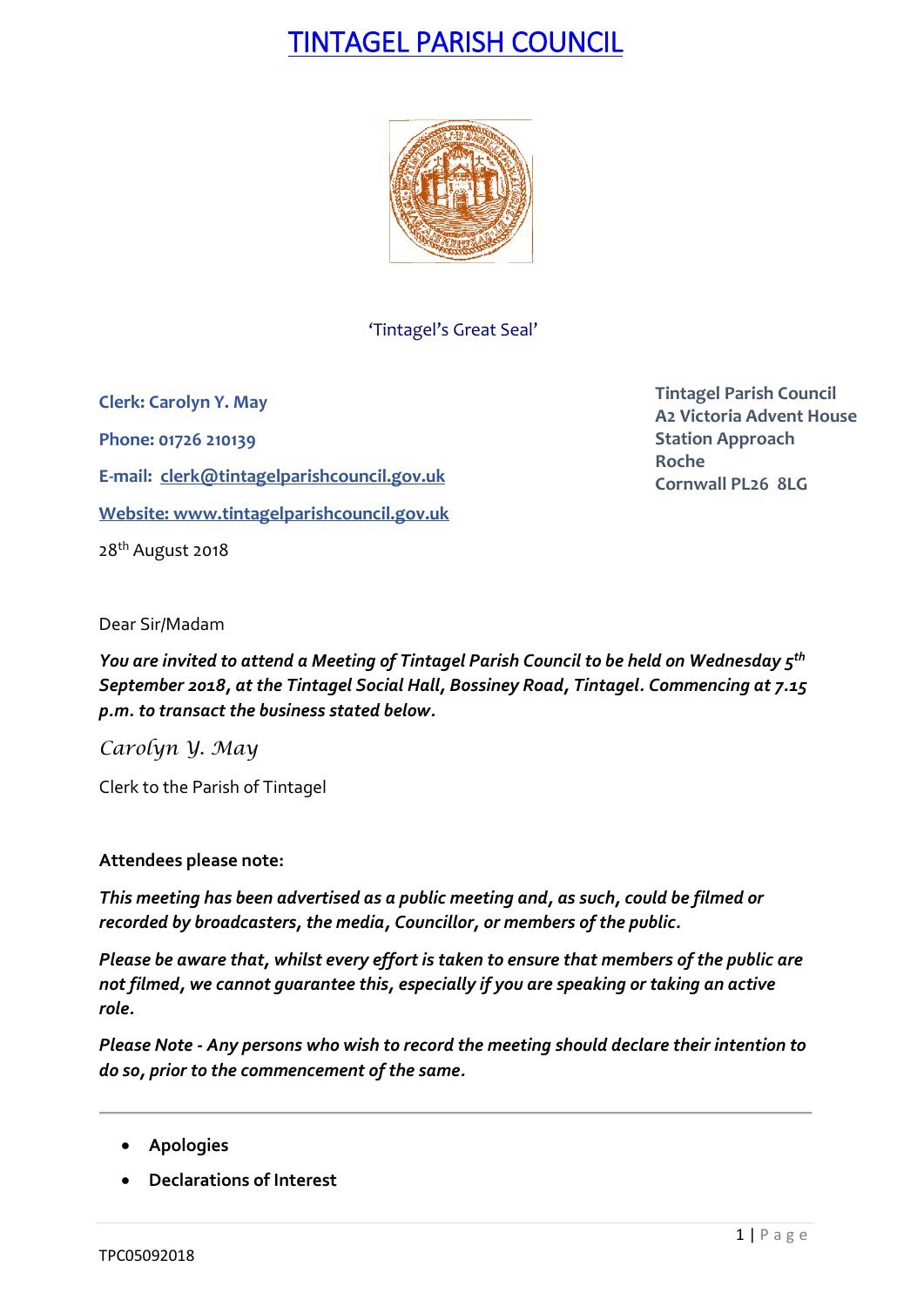• **Invitation to members of the public to speak prior to meeting, (10 minutes allowed** 

**for this item) -** Participants attention is respectfully drawn to the Parish Council's 'Public Participation Policy', which sets out the rules governing this part of the agenda\*

# **AGENDA**

**Minutes -** To Approve the Minutes of the previous meeting on the 4 th July 2018 and matters arising (Appendix A).

**English Heritage –** Georgia Butters

**Planning Applications** – Appendix B

**Planning Decisions** – Appendix C

**Accounts Payable** – Appendix D

**TVC –** Discussion about the future of the TVC – Cllrs. Hart and Avis

**Police Presence in Tintagel** – Cllr. Rotherham

**Traffic Congestion in Tintagel – Large Coaches** – Cllr. Lewis

**Appointment of Solicitor** – Cllr Hart

**Legal Support for Project Pre-Application** – Cllr Hart

**Appointment of Accountant** – Cllr Hart

#### **Updates**:

- Shed Update Cllr. Hart
- Trevena Square Refurbishment, Update Cllr. Hart
- Farmer's Market Cllr Hart
- CCTV Update Cllr Hart
- Trevena Square Bridge Repairs Update Cllr Hart
- Planning Group Cllr. Goward
- Projects Group Update
- Trebarwith Strand Contract Update Cllr Hart

## **Correspondence**

Public Lavatory – Charges for disabled persons St Materianna Church Sword in the Stone Car Park National Trust – Barras Nose Cornwall Streetworks Cornwall Council Planning Conference Lloyds Bank Signatories